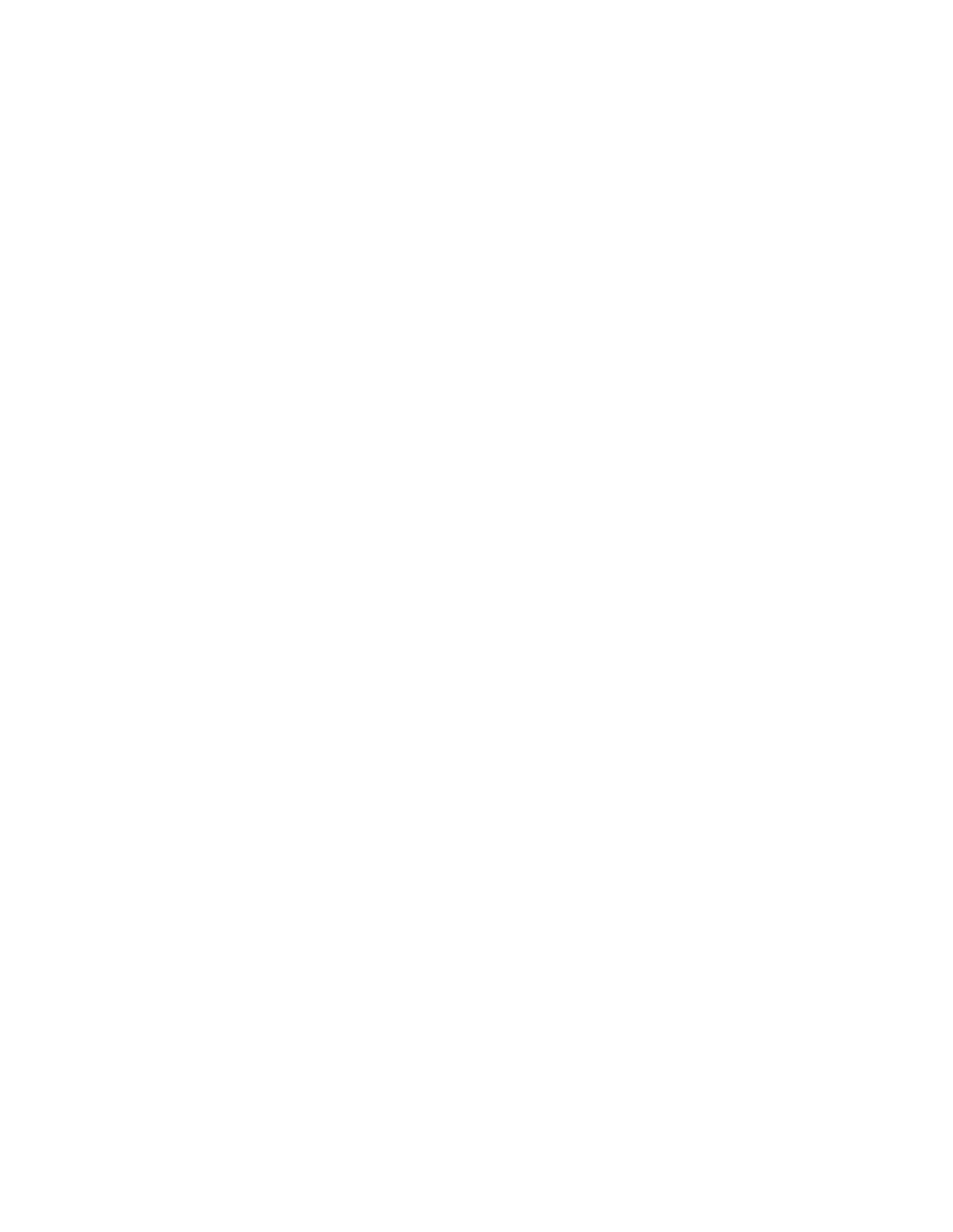| 1           | MOTION INDEX                                                                     |                |
|-------------|----------------------------------------------------------------------------------|----------------|
| 2           | MOTION                                                                           | PAGE           |
| 3           | Roll Call                                                                        | 3              |
| 4           | Approval of Agenda                                                               | 3              |
| 5           | Approval of 12-14-16 minutes                                                     | 3              |
| 6           | Approval of 1-19-17 minutes                                                      | $\overline{4}$ |
| 7<br>8<br>9 | UNFINISHED BUSINESS<br>Resolution #547 from 12-12-16 Regular meeting, adopted 5  |                |
| 10          | NEW BUSINESS:                                                                    |                |
| 11          | Mayor and Council President, no comments                                         | 5              |
| 12          | Approval of Resolutions & Ordinances for City Council<br>Meetings                |                |
| 13<br>14    | 1-9-17 Regular meeting, Resolutions # 160552.1, $-.4$ ,<br>#02, #21              | 7              |
| 15          | 1-19-17 Special meeting, no resolutions                                          | 7              |
| 16<br>17    | 1-23-17 Regular meeting, Resolutions #23, $-.1$ ,<br>#35-41, #53, #54.1, adopted | 13             |
| 18          | CITY ADMINISTRATOR ITEMS                                                         | 13             |
| 19          |                                                                                  |                |
| 20          | Budget to Actual - December 2016, tabled                                         | 14             |
| 21          | PUBLIC COMMENT                                                                   | 14             |
| 22          | ADJOURNMENT                                                                      | 17             |
| 23          |                                                                                  |                |
| 24          |                                                                                  |                |
| 25          |                                                                                  |                |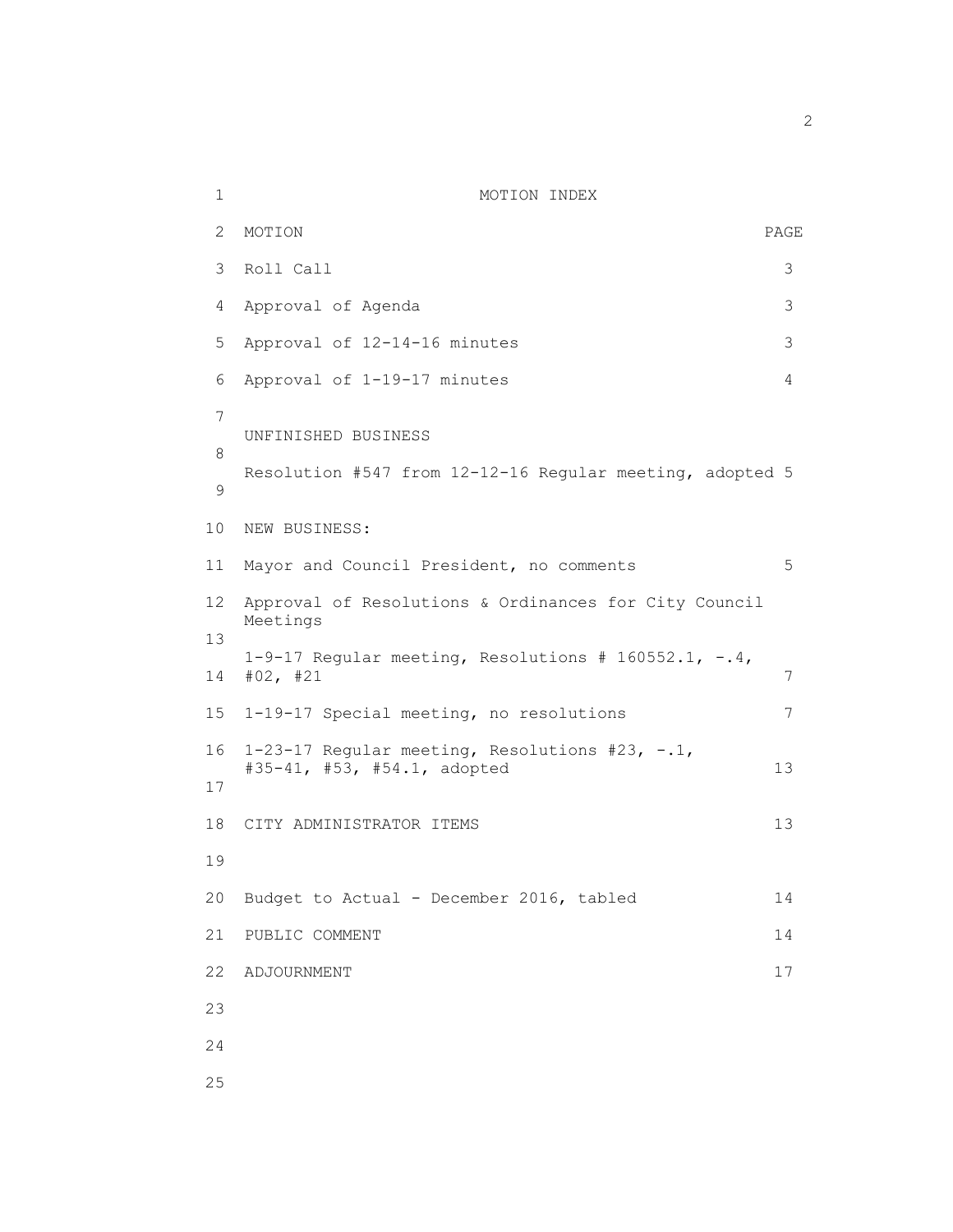1 Flint, Michigan

2 Wednesday, February 8, 2017

3 2:02 p.m.

 4 THE CHAIRPERSON: The meeting will be in 5 order, please.

 6 Let the record reflect that we do have a 7 quorum, Mr. Ferguson and Mr. Finney participating by 8 phone.

 9 First item of business is the approval of the 10 agenda. Are there any additions to the agenda? 11 11 If not, the agenda will be considered 12 approved.

 13 The next item of business is the approval of 14 RTAB meeting minutes. We'll begin with the meeting of 15 December 14th. That's Attachment 1. Are there any 16 corrections or additions to those minutes? 17 MR. FINNEY: Nothing for me. 18 THE CHAIRPERSON: If not, is there a motion

19 that the minutes from December 14th be approved?

20 MR. FINNEY: I would move approval.

21 THE CHAIRPERSON: Is there support?

22 Support. Those in favor, please say "aye".

23 BOARD MEMBERS: Aye.

24 THE CHAIRPERSON: Opposed?

25 December 14th minutes are approved.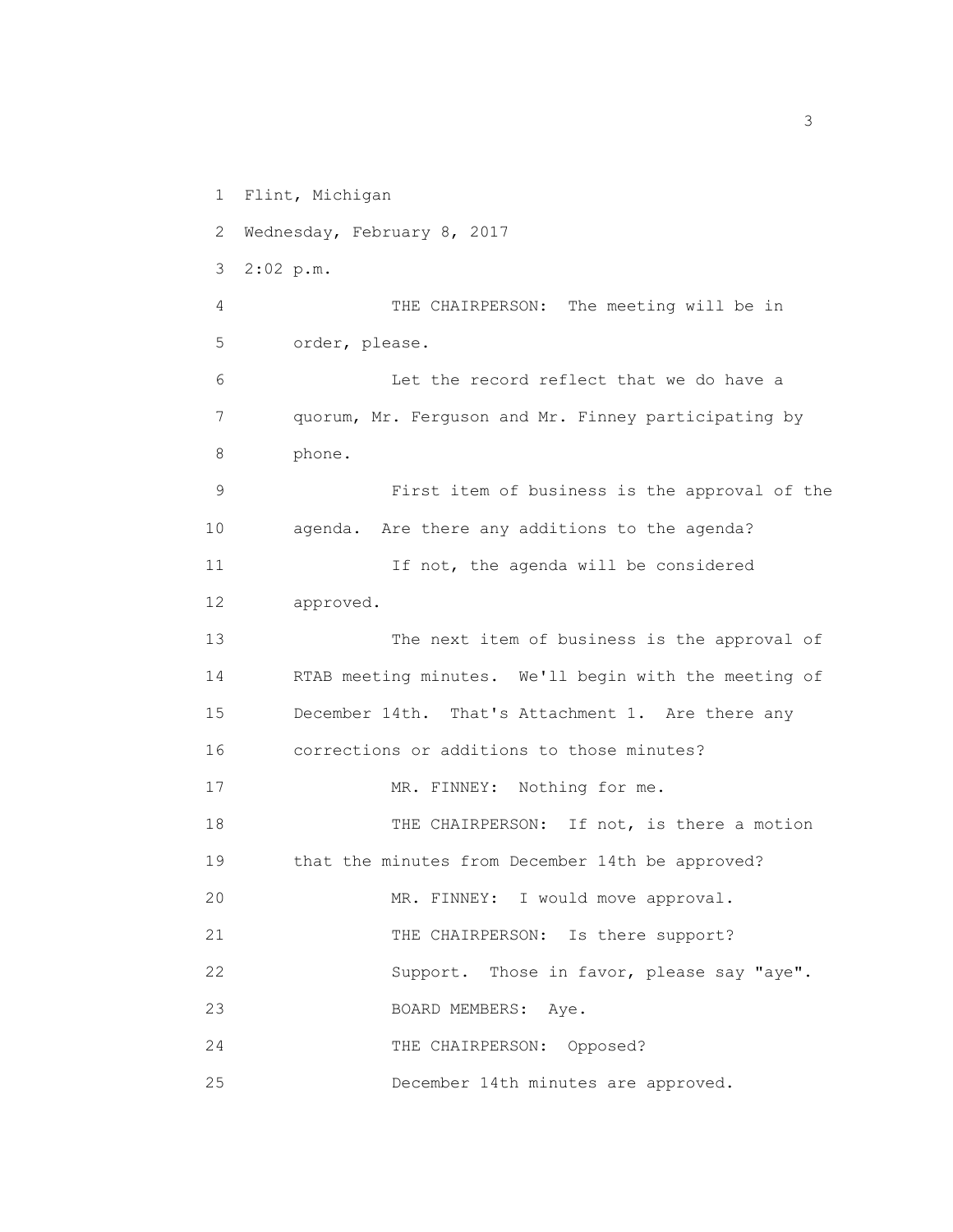1 Next would be the minutes of the Special 2 meeting of January 19th, they are Attachment 2. Are 3 there any corrections or additions to those minutes? 4 Hearing none, is there a motion that the 5 special meeting minutes from the RTAB meeting of 6 January 19th be approved? 7 MR. FERGUSON: So move. 8 MR. FINNEY: Support. 9 THE CHAIRPERSON: Those in favor, please say 10 "aye". 11 BOARD MEMBERS: Aye. 12 THE CHAIRPERSON: Opposed? 13 January 19th special meeting minutes are 14 approved. 15 Next item of business, under Unfinished 16 Business, we have a resolution of the City Council that 17 was adopted on the regular meeting on December 12th. 18 We held that particular resolution in 19 abeyance because there were certain tangential issues 20 related to the resolution, I believe, that have now 21 been addressed. That resolution, among other things, 22 authorized payment to outside counsel retained by the 23 City Council with respect to an issue that existed last 24 fall between the City Council and the Mayor. That 25 resolution is in your packet as Attachment 3.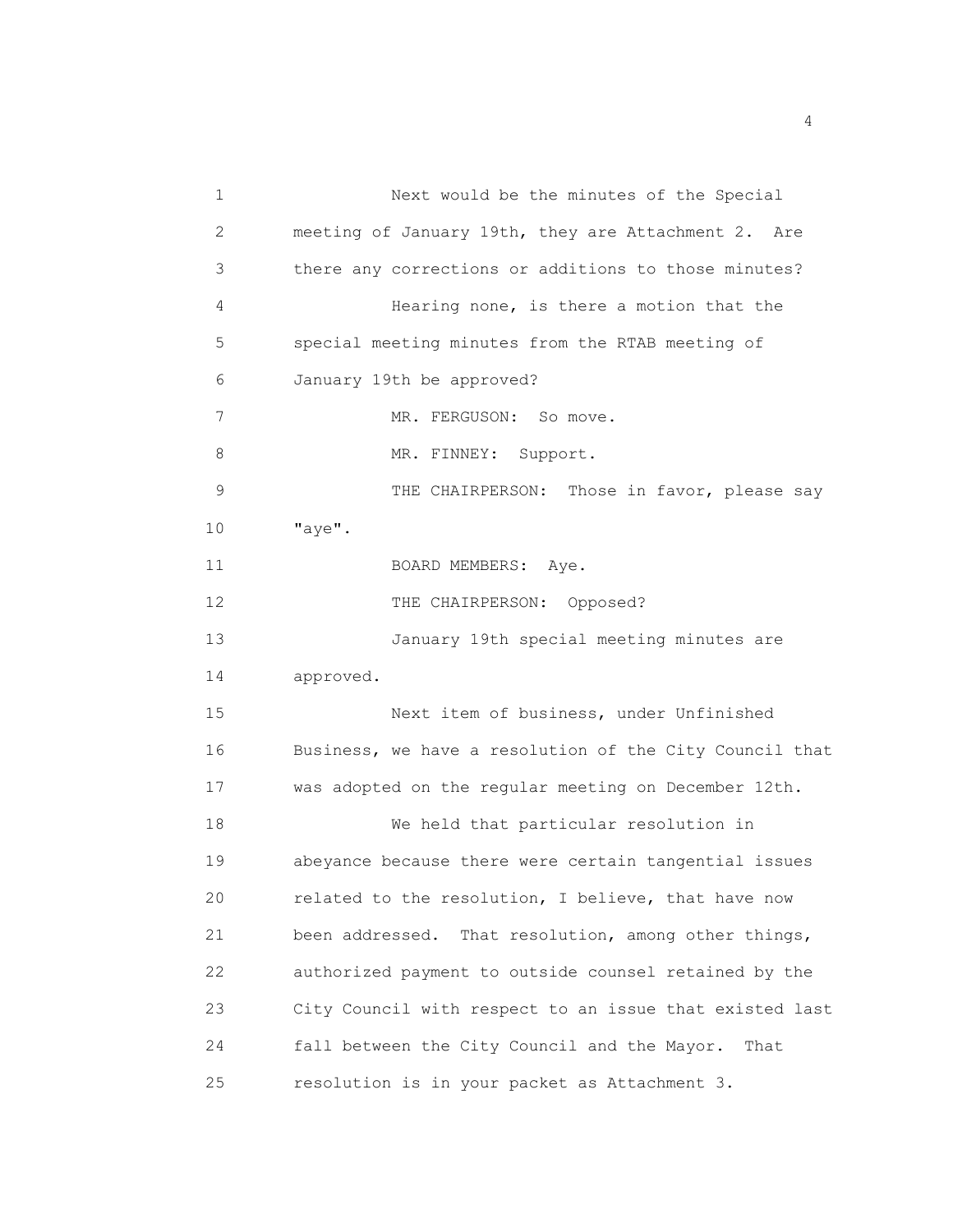1 (Mr. Townsend joined the meeting.) 2 THE CHAIRPERSON: Are there any questions or 3 comments regarding that resolution? 4 MR. FINNEY: I would move approval. 5 THE CHAIRPERSON: Is there support? 6 MR. TOWNSEND: Support. 7 THE CHAIRPERSON: Motion's made and seconded. 8 Any discussion? 9 If not, those in favor of the motion, please 10 say "aye". 11 BOARD MEMBERS: Aye. 12 THE CHAIRPERSON: Opposed? 13 Motion is adopted. 14 We will move on to new business. And let the 15 record reflect that Mr. Townsend has joined us at the 16 meeting. 17 Mr. Branch, any comments on behalf of the 18 Mayor, either you or Mr. Jones? 19 MR. JONES: No comments at this time. 20 THE CHAIRPERSON: Council President Nelson, 21 any comments? 22 MR. NELSON: No, no comments at this time. 23 THE CHAIRPERSON: We will move on to the 24 Approval of Resolutions and Ordinances from the City 25 Council meetings. We'll begin with the City Council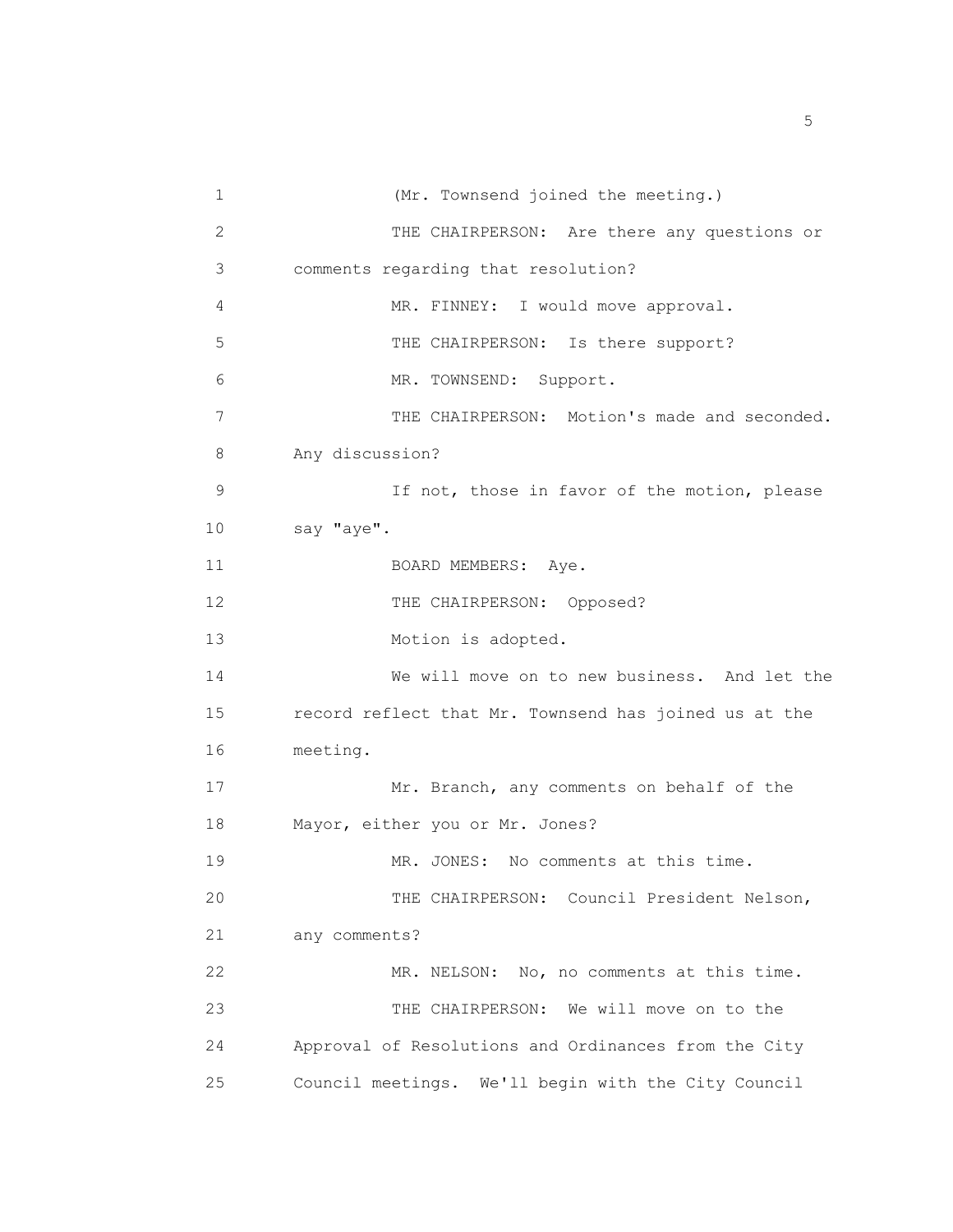1 meeting of January 9th.

 2 Mr. Cline, would you summarize for us the 3 resolutions in front of us? 4 MR. CLINE: Yes. Good afternoon. Some of 5 the resolutions were addressed at the last RTAB 6 meeting. But the ones still remain outstanding, 7 Resolution 552.4, which was a public hearing held on 8 the establishment of a commercial rehabilitation 9 district. 10 Resolution 552.1 actually created the 11 Commercial Rehabilitation District at the address of 12 615 South Saginaw. 13 Resolution 021 was to accept reimbursement 14 from the State of Michigan in the amount of \$30,000. 15 And Resolution 002 was a budget amendment 16 regarding that specific \$30,000, to account for that in 17 the budget. 18 Those are the outstanding resolutions that 19 need to be addressed for this meeting. 20 THE CHAIRPERSON: Is there a motion that 21 those resolutions from the January 9th City Council 22 meeting be approved? 23 MR. TOWNSEND: Motion to approve. 24 THE CHAIRPERSON: Is there a second? 25 MR. FERGUSON: Support.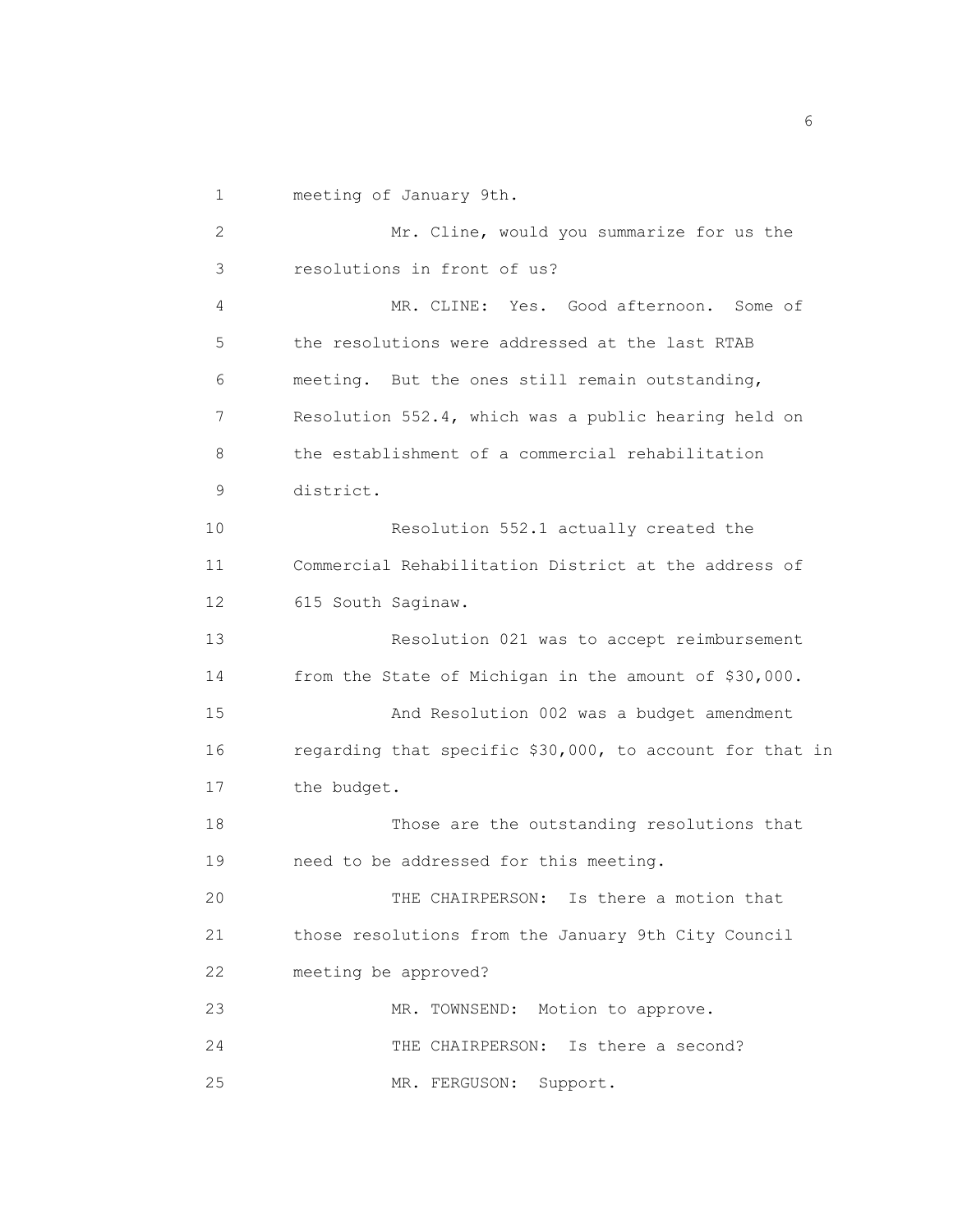1 THE CHAIRPERSON: Motion's been made and 2 seconded. Is there any discussion? 3 If not, those in favor of the motion, please 4 say "aye". 5 BOARD MEMBERS: Aye. 6 THE CHAIRPERSON: Opposed? 7 Motion is adopted. 8 We have under Attachment 5 Resolutions from 9 the special City Council meeting of January 19th. 10 Mr. Cline, I believe there were none. 11 MR. CLINE: Yes. This meeting actually was 12 more of an informational meeting for the City Council. 13 They took no actual action so there are no resolutions 14 to consider for this meeting. 15 THE CHAIRPERSON: And so, while we have you 16 at the microphone, can you summarize for us Resolutions 17 from the regular City Council meeting of January 23rd? 18 MR. CLINE: Of course. We have Resolution 19 023.1, which is a budget amendment for quarterly budget 20 updates to all the entire city budget, leaving multiple 21 funds, primarily the general fund and maybe street 22 fund. 23 And Resolution 036, which is to adopt City 24 Council budget priorities. 25 You have Resolution 037, which is a budget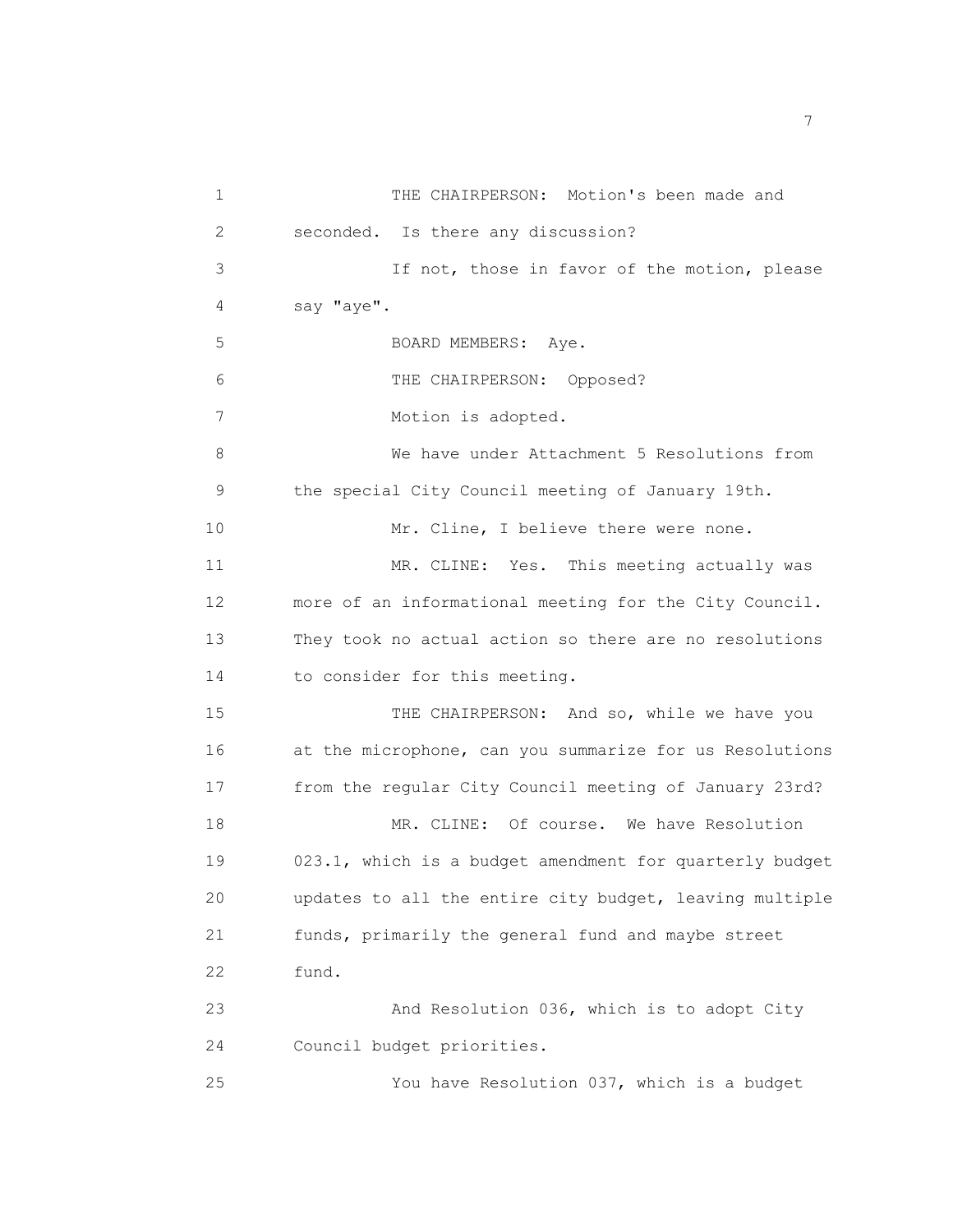1 amendment to account for the \$35,000 addressed under 2 Resolution 547, that the board just -- just took care 3 of under Unfinished Business. 4 You have 038, which is a budget amendment for 5 the amount of \$215,000 from Consumers Energy as a 6 rebate back to the City. 7 You have Resolution 039, which is a change 8 order in the contract with Standard Insurance, who is 9 the City's third-party administrator for employee life 10 insurance, in the amount of \$41,000. 11 You have a change order -- Resolution 041 is 12 a change order with Cintas, which provides uniforms and 13 rugs and various related equipment to the City. This 14 change order is in the amount of \$3,500. 15 Resolution 053, which is to accept \$31,000 in 16 grant funds, which will be allocated towards a grant 17 writer position for the Flint Police Department. That 18 agreement is with KCB Resources, LLC. 19 Resolution 054.1, which is an amendment to a 20 personal service agreement, to extend the contract of 21 the Interim Chief Financial Officer until June 30th of 22 this year. 23 You have Resolution 035, which is to adopt 24 the City Council's strategic plan. 25 And, finally, Resolution 040, which is a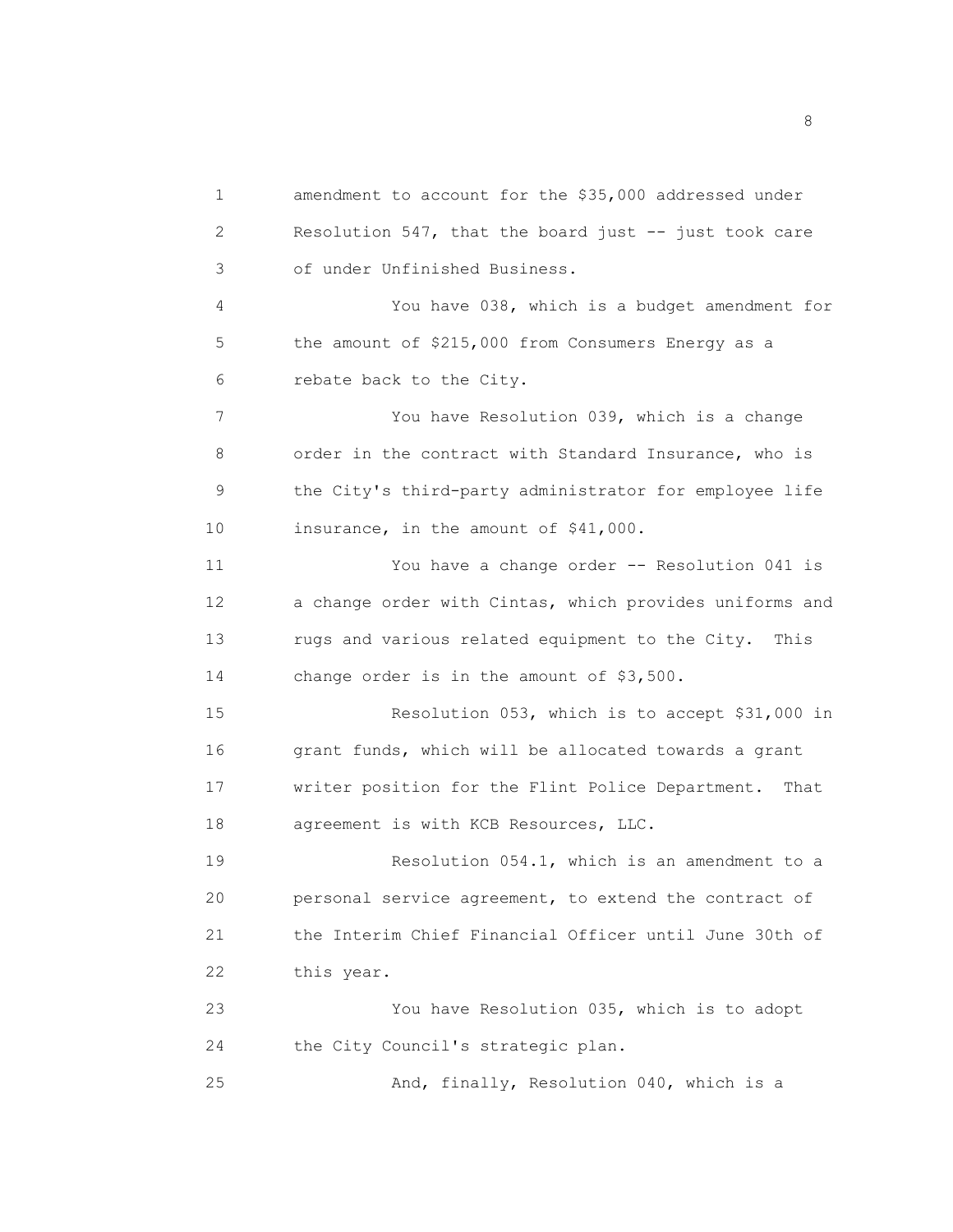1 change order with Boyd's Lawn for a park and 2 right-of-way mowing in the amount of \$115,000. 3 THE CHAIRPERSON: Is there a motion that 4 resolutions from the regular City Council meeting of 5 January 23rd be approved? 6 MR. FERGUSON: So move. 7 THE CHAIRPERSON: Is there support? 8 MR. FINNEY: Support. 9 THE CHAIRPERSON: Any questions or discussion 10 concerning a resolution? 11 MR. FINNEY: Yeah, this is Mike. 12 Resolution Number 038, what was the amount of 13 that one again? For some reason, I thought I heard a 14 number of around \$600,000 and I just want clarification 15 on the amount. 16 THE CHAIRPERSON: Mr. Cline? 17 MR. CLINE: I have that noted at \$215,000. 18 MR. FINNEY: Okay. Thank you. Yeah, I 19 thought -- for some reason, I thought I heard you say 20 615,000. 21 MR. CLINE: No, 215-. 22 MR. FINNEY: Okay. Great. Thank you. 23 THE CHAIRPERSON: Other questions? 24 MR. TOWNSEND: I just have a question in 25 reference to 036, and I guess it's tied to the Finance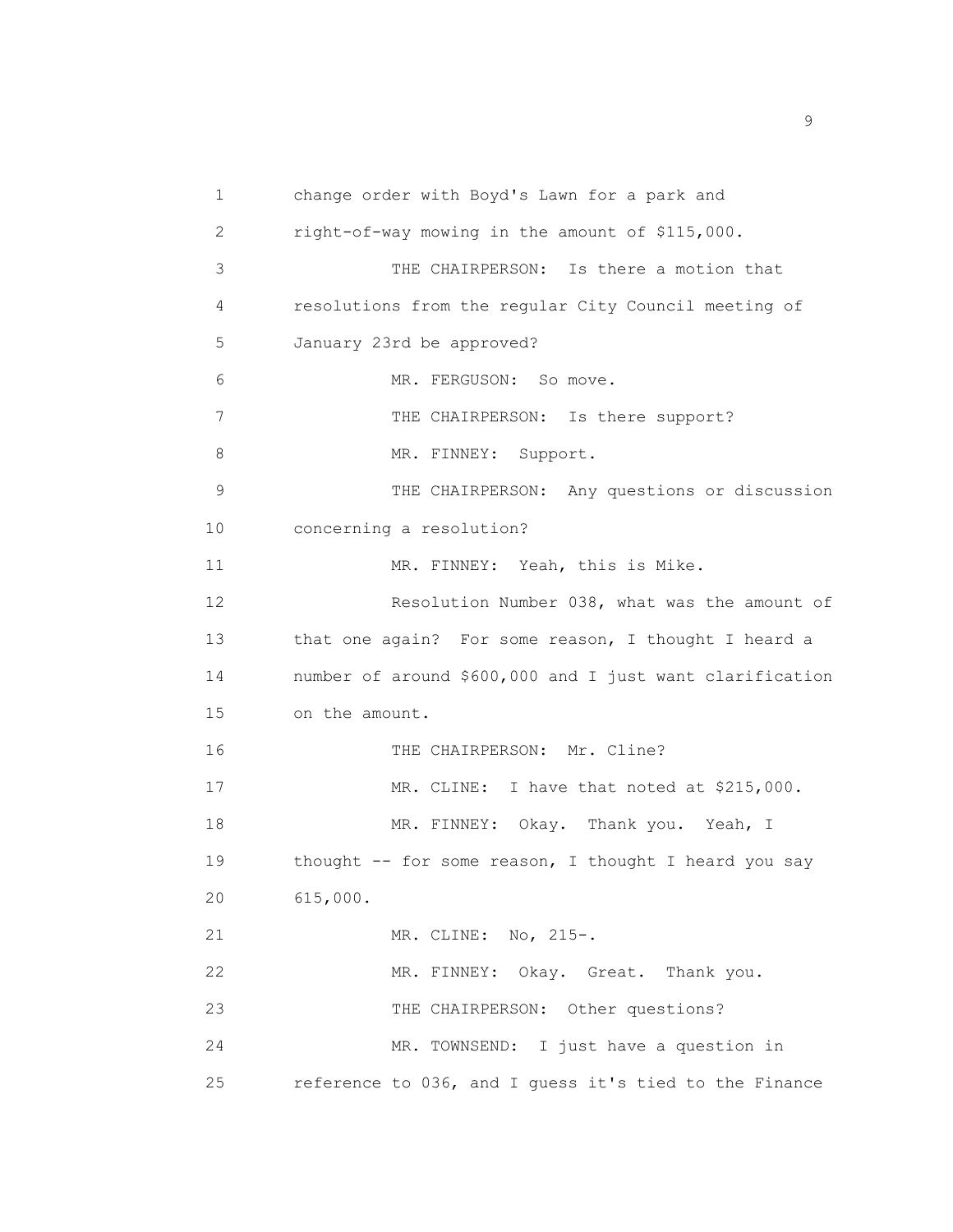1 Director, the PSA for the Finance Director. Were 2 there -- this might be toward Administration. 3 Were there adjustments made into the account 4 in Finance to compensate for the salary? 5 THE CHAIRPERSON: Mr. Jones or Mr. Branch? 6 MR. JONES: This is 036? 7 MR. TOWNSEND: 036 did some budget 8 adjustments. 9 MR. JONES: Right. 10 MR. TOWNSEND: Is that correct? 11 MR. JONES: Correct. 12 MR. TOWNSEND: But the PSA for the Finance 13 Director extension, I know that his salary originally 14 in there was -- there was an adjustment made earlier in 15 the year to -- because of the salary being at a higher 16 rate and he wasn't getting benefits. And, as opposed 17 to the Deputy Finance Director, at that time, when she 18 said there was enough money put in there to cover until 19 February. 20 And so now that we're extending that until 21 June, I wanted to make sure that there was additional 22 funds that were set inside, in that other budget 23 adjustment, to compensate for his salary for the rest 24 of -- until June. 25 MR. JONES: Yeah. So I need to follow up on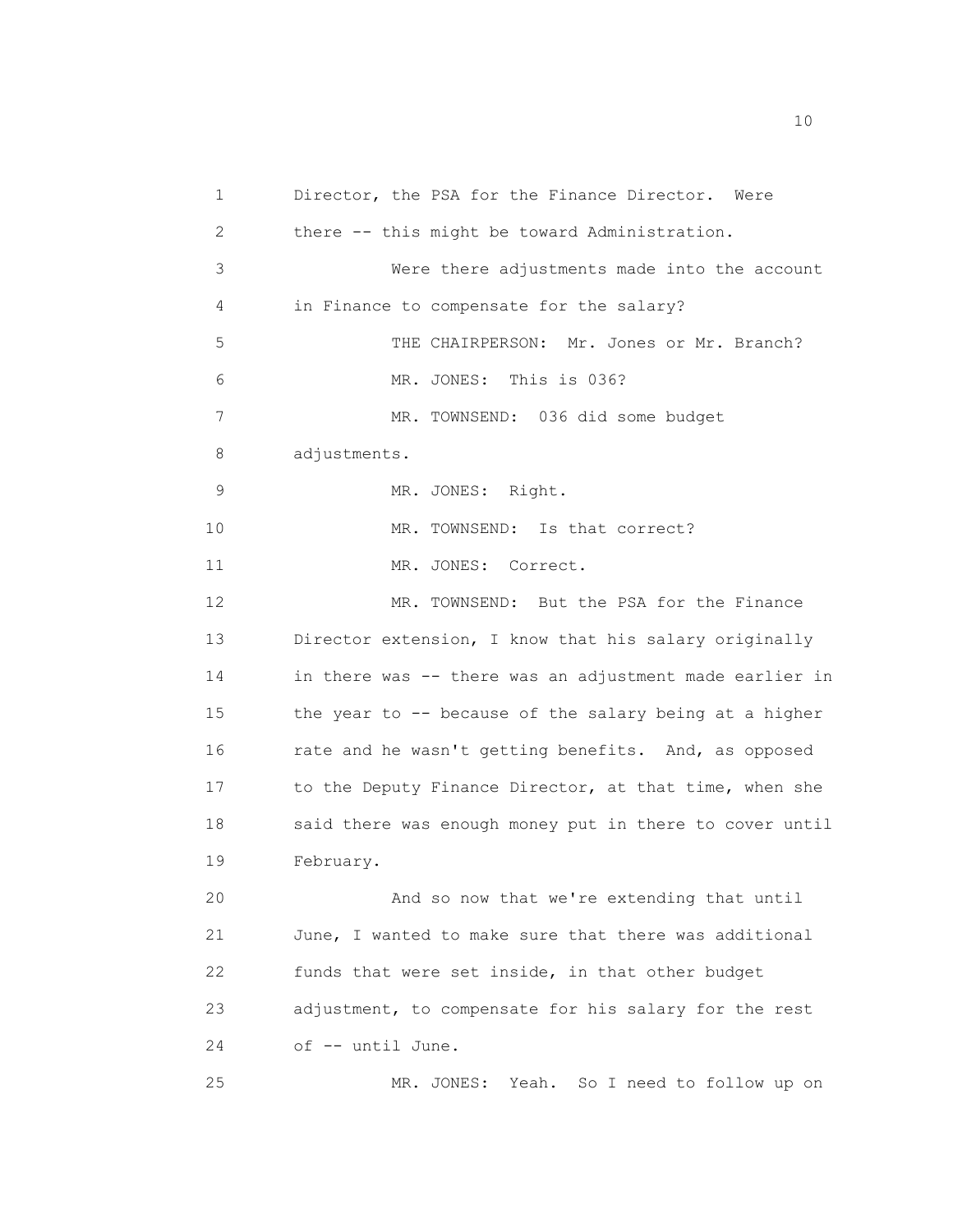1 that and I'll get back to you related to that because 2 I'm not sure -- I believe that the budget adjustment 3 was made but I don't want to speak out of turn before I 4 confirm that. 5 THE CHAIRPERSON: Can anyone from the City 6 Council address that issue? 7 MR. KINCAID: I'm sorry? 8 THE CHAIRPERSON: I was wondering if anyone 9 from the City Council could address that issue. 10 MR. KINCAID: Your question was, Mike, on the 11 funding? 12 MR. TOWNSEND: Yeah. 13 MR. KINCAID: Did it change? 14 MR. TOWNSEND: Well, originally, in -- on 15 054, with the PSA that we did there, when we originally 16 signed that original agreement with him -- 17 MR. KINCAID: Right. 18 MR. TOWNSEND: -- the salary was at a higher 19 rate than it was budgeted and so -- 20 MR. KINCAID: That is correct. 21 MR. TOWNSEND: And so there was an adjustment 22 made to the fringe benefit fund to make sure that there 23 was enough to cover them. 24 MR. KINCAID: Yes. 25 MR. TOWNSEND: And I asked the question to --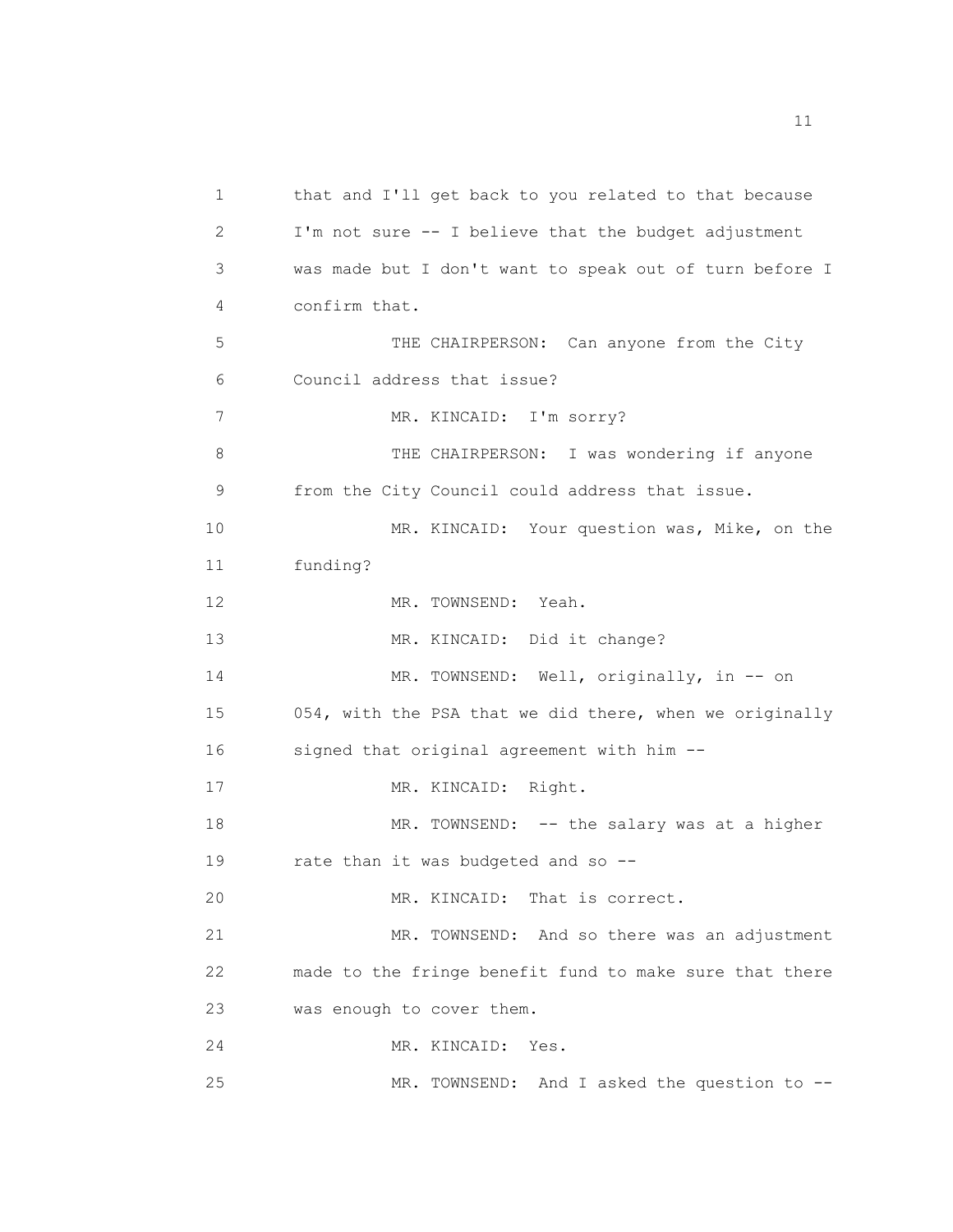1 still, at the time, was there sufficient funds to cover 2 it and through February and she said yes. 3 MR. KINCAID: Yes. 4 MR. TOWNSEND: So now that they extended it 5 through June -- 6 MR. KINCAID: Yes. 7 MR. TOWNSEND: -- I wanted to make sure that 8 it was in the budget adjustment. 9 MR. KINCAID: There was a budget adjustment 10 to cover it and we made sure that the salary stayed the 11 same and that there is funding in that account to cover 12 his wages or -- or to cover the professional service 13 contract from January until June. 14 MR. TOWNSEND: To June? 15 MR. KINCAID: Yes. 16 MR. TOWNSEND: Okay. That's what I wanted to 17 know. 18 MR. KINCAID: That was absolutely in the 19 budget. 20 MR. TOWNSEND: And that was done in the -- 21 that -- 22 MR. KINCAID: It was done as we did the 23 professional service contract, if I recall. 24 MR. TOWNSEND: Okay. 25 MR. JONES: But there also was money in the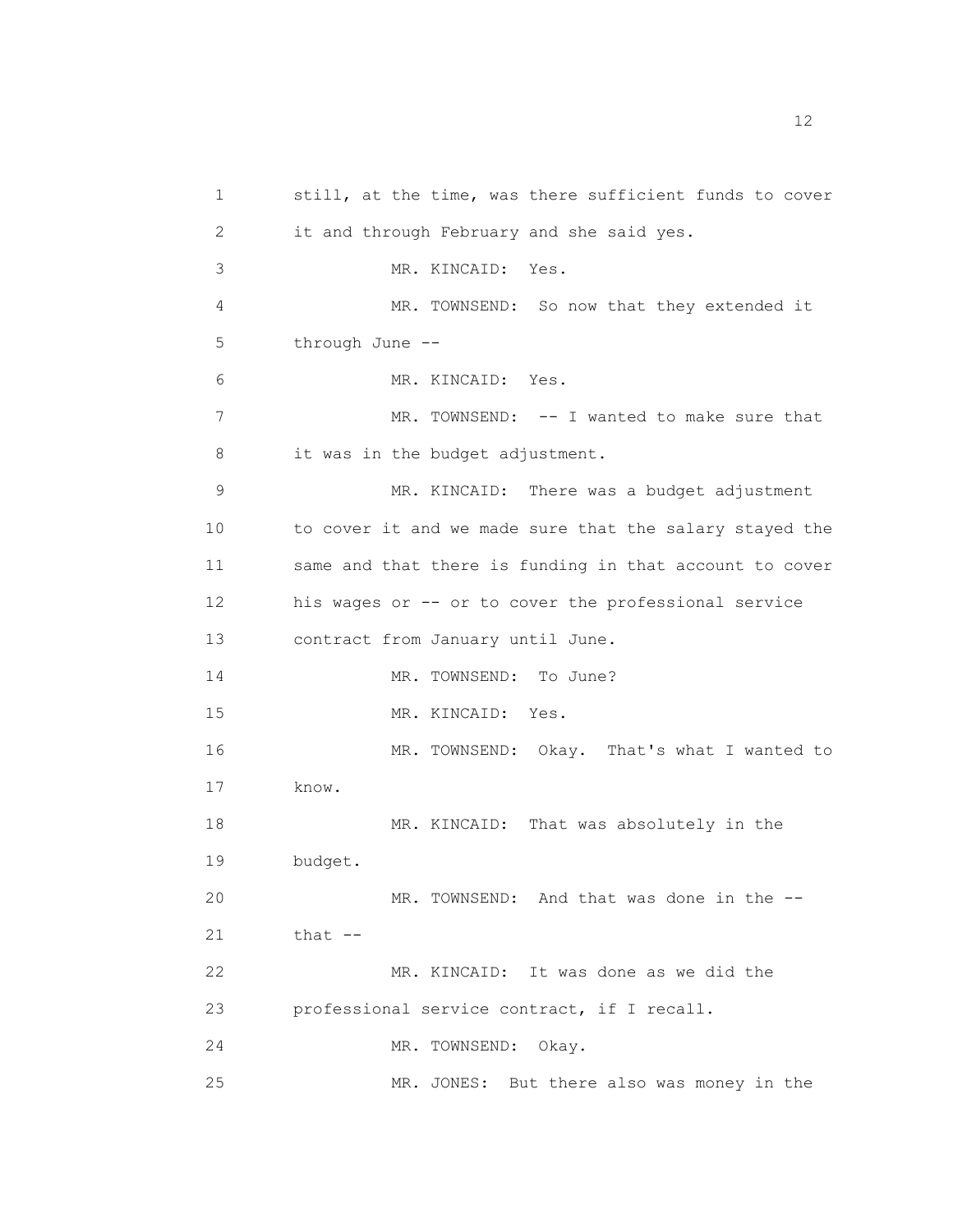1 budget, initially, for a full-time person with salary 2 and fringe benefits. 3 MR. KINCAID: For the full year. 4 MR. JONES: For the full year. 5 MR. TOWNSEND: I recognize that. But the 6 salary that we see was more than what was budgeted. 7 MR. KINCAID: That's correct. And we offset 8 that through the fringe benefit fund. 9 MR. TOWNSEND: Okay. 10 MR. KINCAID: The original one. 11 MR. TOWNSEND: Okay. All right. 12 MR. KINCAID: Right. I can assure you that 13 we didn't approve a professional service contract 14 without the funding being in place. 15 MR. TOWNSEND: Okay. Thanks. 16 THE CHAIRPERSON: Motion's been made and 17 seconded. Are there any further questions? 18 MR. FERGUSON: Support -- I mean -- 19 THE CHAIRPERSON: Those in favor of the 20 motion, please say "aye". 21 BOARD MEMBERS: Aye. 22 THE CHAIRPERSON: Opposed? 23 Motion is adopted. 24 Next item of business is City Administrator 25 Items.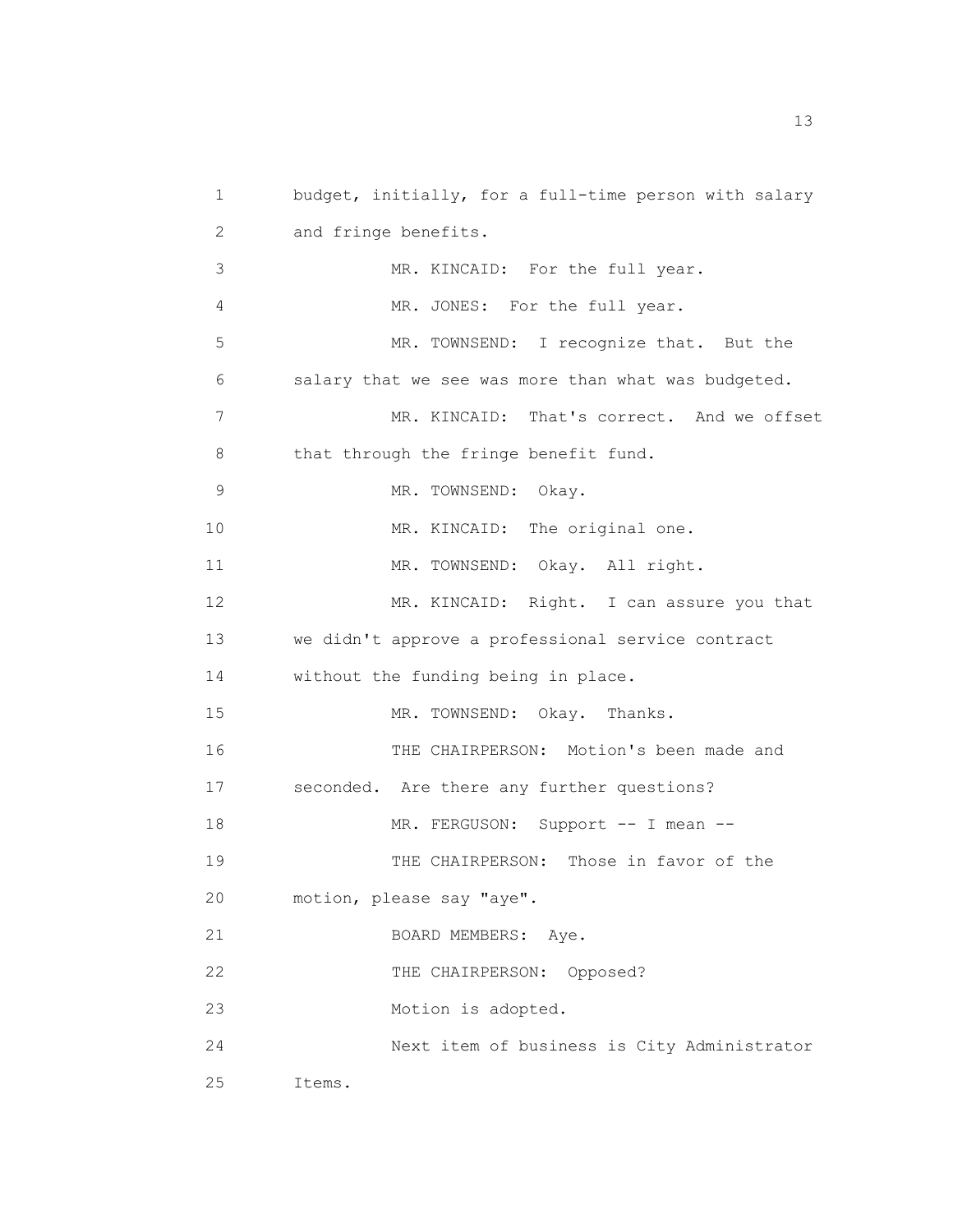1 Mr. Jones, budget to actual? 2 MR. JONES: Yeah. David Sabuda was actually 3 supposed to be here to address this item and so I'm 4 going to request that, if we can table this until the 5 next RTAB meeting, and then we'll be able to have him 6 here to cover the budget to actual on this report. 7 THE CHAIRPERSON: Without objection? 8 Thank you. 9 MR. JONES: Thank you. 10 THE CHAIRPERSON: Public comment? 11 Mr. Cline is -- wait for just a second, 12 please. 13 I'm sorry. My apologies. Two individuals 14 signed up for public comment. We'll start with 15 Mr. R.L. Mitchell. 16 MR. MITCHELL: Good evening. Mr. Frederick, 17 welcome back to Flint. We appreciate everything you've 18 done for us and, just like just because David's not 19 here, we -- we'll go along with -- we appreciate what 20 you've done so far for the City of Flint. That's all 21 I'm going to say. 22 THE CHAIRPERSON: Thank you. 23 MR. CLINE: All right. Second individual 24 Mark White. 25 MR. WHITE: I'm Mark White. I love to be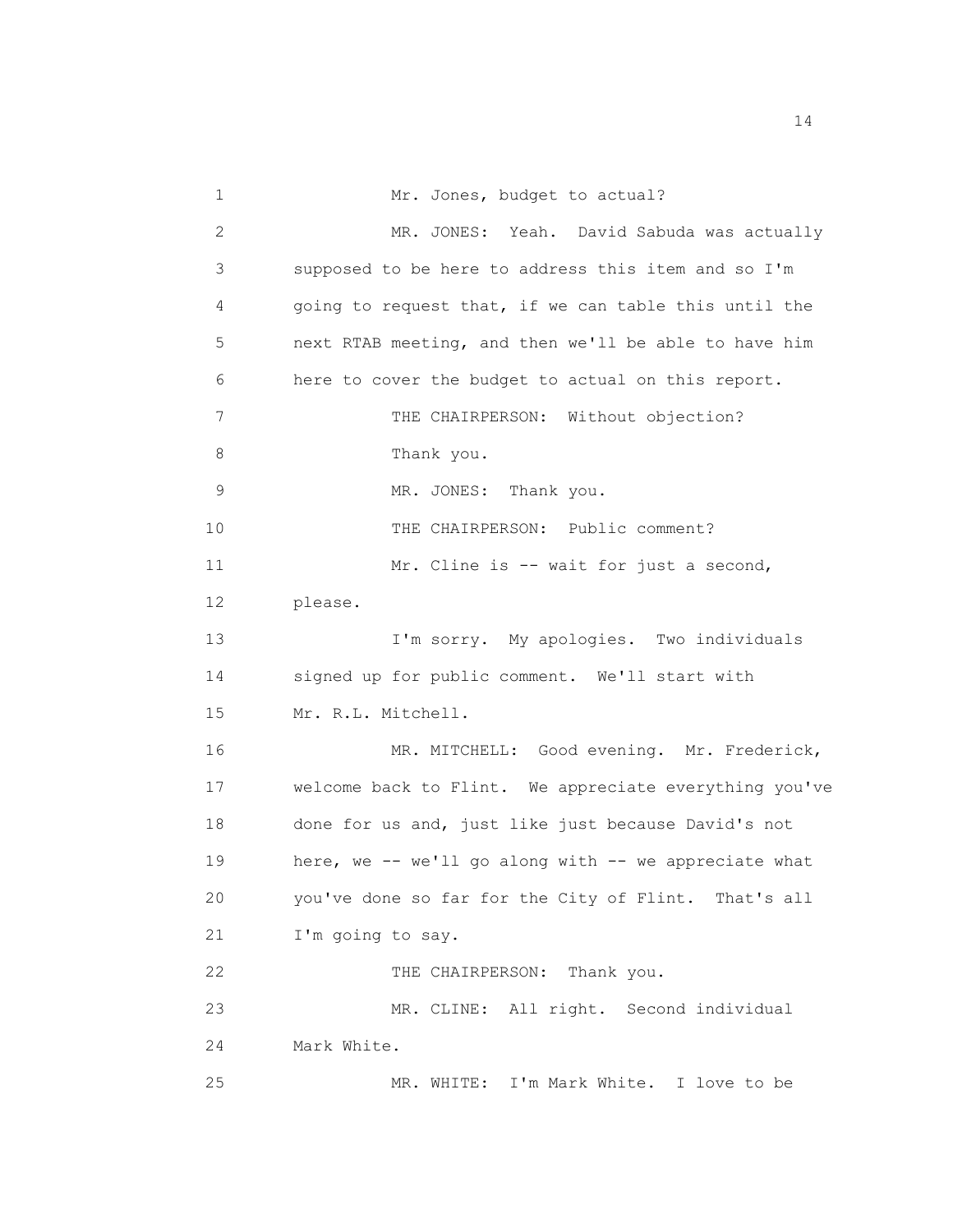1 announced. I was a City employee, I'm a City retiree. 2 I was buried 15 feet down and rather than going on 3 Disability, I took a regular pension retirement. My 4 whole life revolved about being a good soldier for the 5 City of Flint Water Department, including turning off 6 some Councilmen's water for nonpayment. 7 I did everything I could for my City. I 8 loved it until I was forced out of the City due to 9 burglaries and crime, my wife not wanting to stay at 10 home. I want you to save my pension. The RTAB board 11 is the only one that can do it. They always move too 12 late to do so, like in Lincoln Park. There's actions 13 the RTAB board can do now to save my pension. If they 14 don't do it this year, the pension is going to be 15 terminally under-funded and that is a fact. Just read 16 your Lincoln Park -- 17 The City of Flint has no business in 18 enterprises. Let me give an example. I'm not far from 19 the biogas plant. I read their Parks request. They're 20 unique to the world, turbine parks, et cetera. And we 21 can see by the world economy that things change in 22 energy. We have no business being a partner in that. 23 We revised it. It's a lot of people in the 24 neighborhood don't like it either.

25 We have a hospital that some City Councilman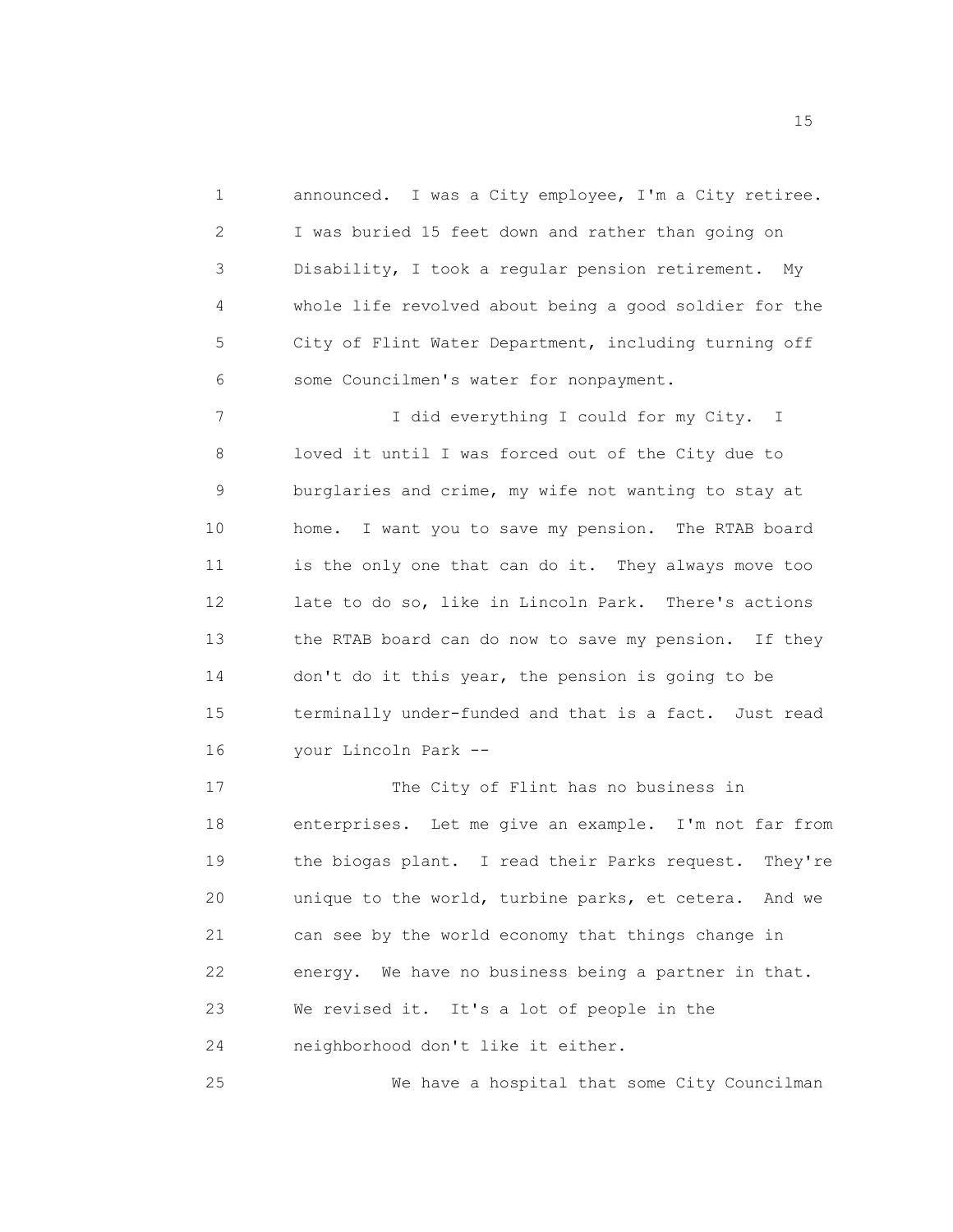1 like to call the City Hospital. On more than one 2 occasion, in different venues, that City hospital has 3 told the City of Flint it's not going to tell it what 4 to do. We put the investment money in that. My wife 5 was an accountant -- that's an enterprise, that 6 hospital.

 7 My wife was an accountant and she -- not to 8 point any fingers at any one hospital but she says the 9 hardest place to track down lost revenue for a 10 governmental is a hospital. She worked in governmental 11 auditing, schools, governments, et cetera. She's sat 12 for the CPA many times. She's one of the old-school 13 accountants. And the bottom line is there could be 14 revenue coming in from that hospital and we set up a 15 partnership with that hospital and they have revenue 16 hidden in that hospital because it has asbestos in it. 17 THE CHAIRPERSON: Mr. White, thank you. 18 Any further? 19 MR. CLINE: No, sir. 20 THE CHAIRPERSON: There is no further 21 business before this Board this afternoon. Therefore, 22 is there a motion that we adjourn? 23 MR. FERGUSON: So move. 24 THE CHAIRPERSON: Is there support? 25 MR. FINNEY: Support.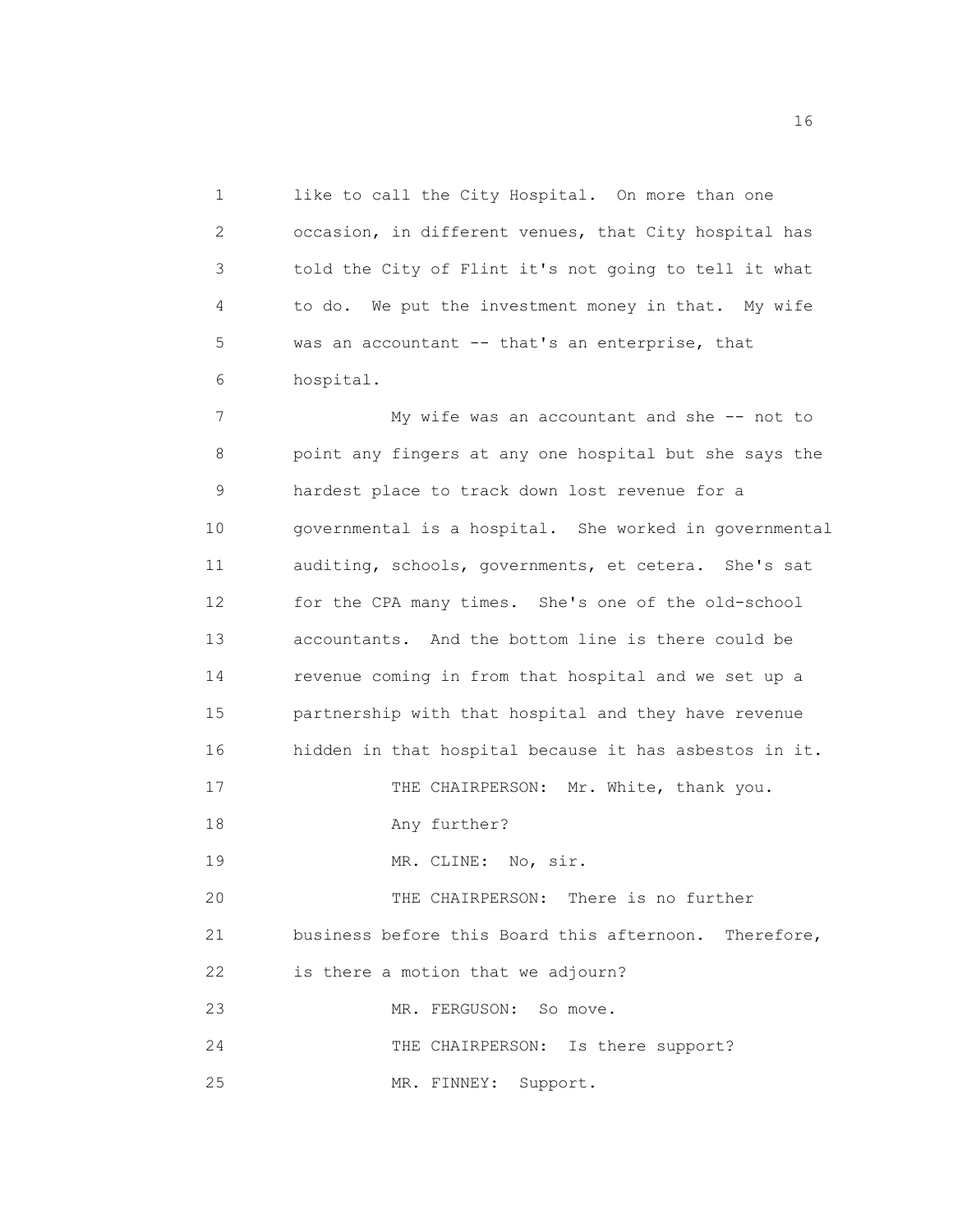| $\ensuremath{\mathbbm{1}}$ |            |  |         |         |         |         |  | THE CHAIRPERSON: Without objection, we have |  |  |
|----------------------------|------------|--|---------|---------|---------|---------|--|---------------------------------------------|--|--|
| $\sqrt{2}$                 | adjourned. |  |         |         |         |         |  |                                             |  |  |
| $\mathsf 3$                |            |  |         |         |         |         |  | (Meeting was concluded at 2:20 p.m.)        |  |  |
| $\sqrt{4}$                 |            |  | $\star$ | $\star$ | $\star$ | $\star$ |  |                                             |  |  |
| $\mathsf S$                |            |  |         |         |         |         |  |                                             |  |  |
| $\epsilon$                 |            |  |         |         |         |         |  |                                             |  |  |
| $\boldsymbol{7}$           |            |  |         |         |         |         |  |                                             |  |  |
| $\,8\,$                    |            |  |         |         |         |         |  |                                             |  |  |
| $\mathfrak g$              |            |  |         |         |         |         |  |                                             |  |  |
| $10$                       |            |  |         |         |         |         |  |                                             |  |  |
| $11\,$                     |            |  |         |         |         |         |  |                                             |  |  |
| $12\,$                     |            |  |         |         |         |         |  |                                             |  |  |
| $13$                       |            |  |         |         |         |         |  |                                             |  |  |
| $14\,$                     |            |  |         |         |         |         |  |                                             |  |  |
| 15                         |            |  |         |         |         |         |  |                                             |  |  |
| 16                         |            |  |         |         |         |         |  |                                             |  |  |
| $17$                       |            |  |         |         |         |         |  |                                             |  |  |
| $1\,8$                     |            |  |         |         |         |         |  |                                             |  |  |
| 19                         |            |  |         |         |         |         |  |                                             |  |  |
| 20                         |            |  |         |         |         |         |  |                                             |  |  |
| 21                         |            |  |         |         |         |         |  |                                             |  |  |
| 22                         |            |  |         |         |         |         |  |                                             |  |  |
| 23                         |            |  |         |         |         |         |  |                                             |  |  |
| 24                         |            |  |         |         |         |         |  |                                             |  |  |
| 25                         |            |  |         |         |         |         |  |                                             |  |  |